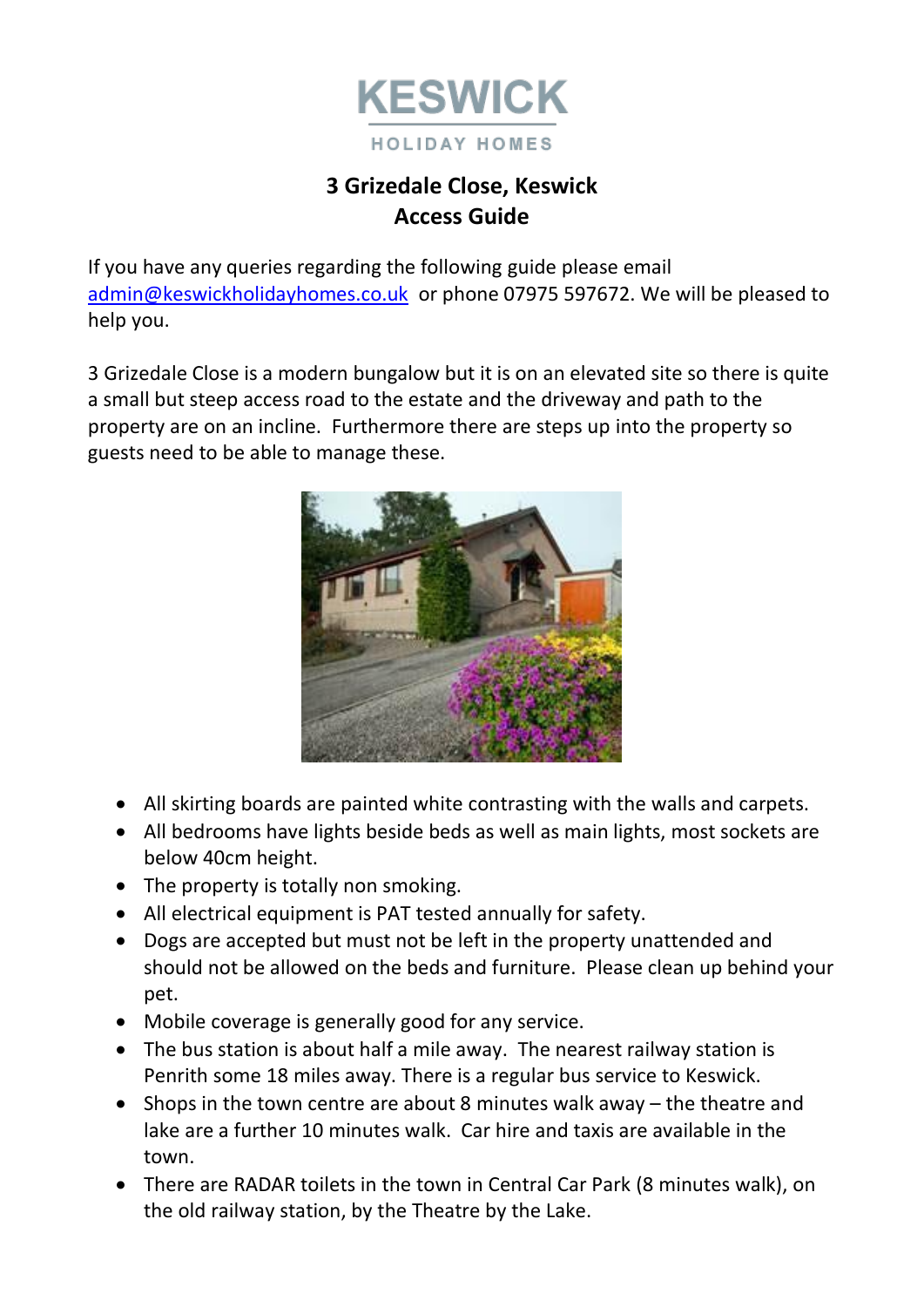- Our information and all correspondence can be supplied in large print on request.
- No furnishings or bedding contain feathers for guests comfort.
- The property has smoke alarms which are checked regularly.
- There is a small patio at the rear of the property and patio furniture is provided in the summer months.

#### **Driveway**

Concrete drive 8m long and 280cm wide – fairly steep gradient. Concrete pathway 90cm wide which leads to back garden, paved area with picnic table & chairs.

#### **Entrance**

Step 12cm high then 2 tiers of total of 5 steps width 90cm 15cm deep & 17cm high with flat area 144cm x 90cm in middle

Main door 80cm wide, porch area 90cm x 95cm, inner door 72cm wide Key hole height 116cm

Internal porch 1m x 145cm Step 16cm high to inner glass door 77cm wide, tiled floor.

## **Hall**

Carpeted throughout hall with short pile carpet. Hall width at narrowest point 80cm x 170cm with 90 $^{\circ}$  bend to area 93cm wide & 290cm long Light switch height 135cm

Central heating thermostat 160cm high

## **Kitchen**

Door width 74cm Floor covering - wooden Work surfaces 93cm high, depth 60cm with sockets 18cm higher than work surface. Free space in kitchen 155cm x 160cm Table 87cm high 60cm x 90 cm wide with stools 60 cm high